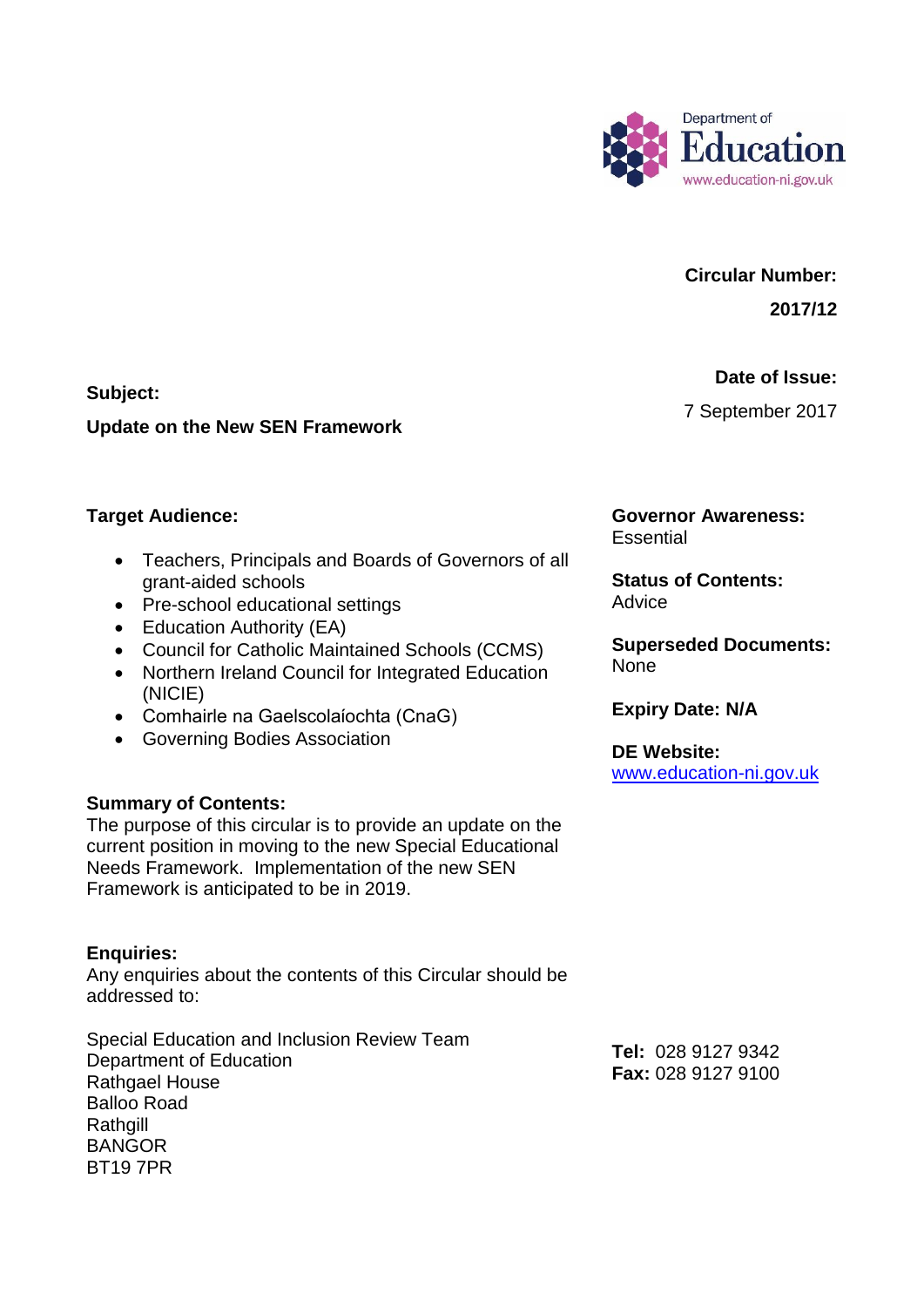## **Introduction**

**.** 

- necessary to enable a new, more responsive and effective SEN Framework to be put in place. This circular provides information on the current position on the 1. The Department is working on bringing together the legislation and guidance steps being taken to progress the implementation of this new Framework.
- 2. The Framework will be made up of three building blocks: primary legislation<sup>1</sup>, subordinate legislation<sup>2</sup> and a new SEN Code of Practice, and will be supported by capacity building, which will include training.
- 3. It is anticipated that the new Framework, which will introduce a variety of new duties and rights, will be implemented in 2019.

# **[Special Educational Needs and Disability Act \(Northern Ireland\) 2016](http://www.legislation.gov.uk/nia/2016/8/contents) (SEND Act)**

- 4. The SEND Act, which is the first building block in the new SEN Framework, received Royal Assent in March 2016. The Act, once fully commenced, will place rights once each of the relevant building blocks are in place. new duties on Boards of Governors, the Education Authority (EA) and health and social services authorities, and provide new rights for parents and children over compulsory school age. The Department will commence the new duties and
- 5. Once commenced the new duties on the EA will include a requirement to:
	- publish an annual plan of its arrangements for special educational provision;
	- seek and have regard to the views of the child when making decisions on special educational provision;
	- put in place an independent dispute avoidance and resolution service; and
	- put in place independent mediation arrangements.

<sup>&</sup>lt;sup>1</sup> [Education \(Northern Ireland\) Order 1996](http://www.legislation.gov.uk/nisi/1996/274/contents) and th[e Special Educational Needs and Disability \(Northern Ireland\) Order 2005](http://www.legislation.gov.uk/nisi/2005/1117/contents) SENDO – and th[e Special Educational Needs and Disability Act \(Northern Ireland\) 2016](http://www.legislation.gov.uk/nia/2016/8/contents) - SEND Act

<sup>&</sup>lt;sup>2</sup> [Education \(Special Educational Needs\) Regulations \(Northern Ireland\) 2005](http://www.legislation.gov.uk/nisr/2005/384/contents/made) are in operation. These will be revoked and replaced by the *Education (Special Educational Needs) Regulations (Northern Ireland) 20XX* once they are made.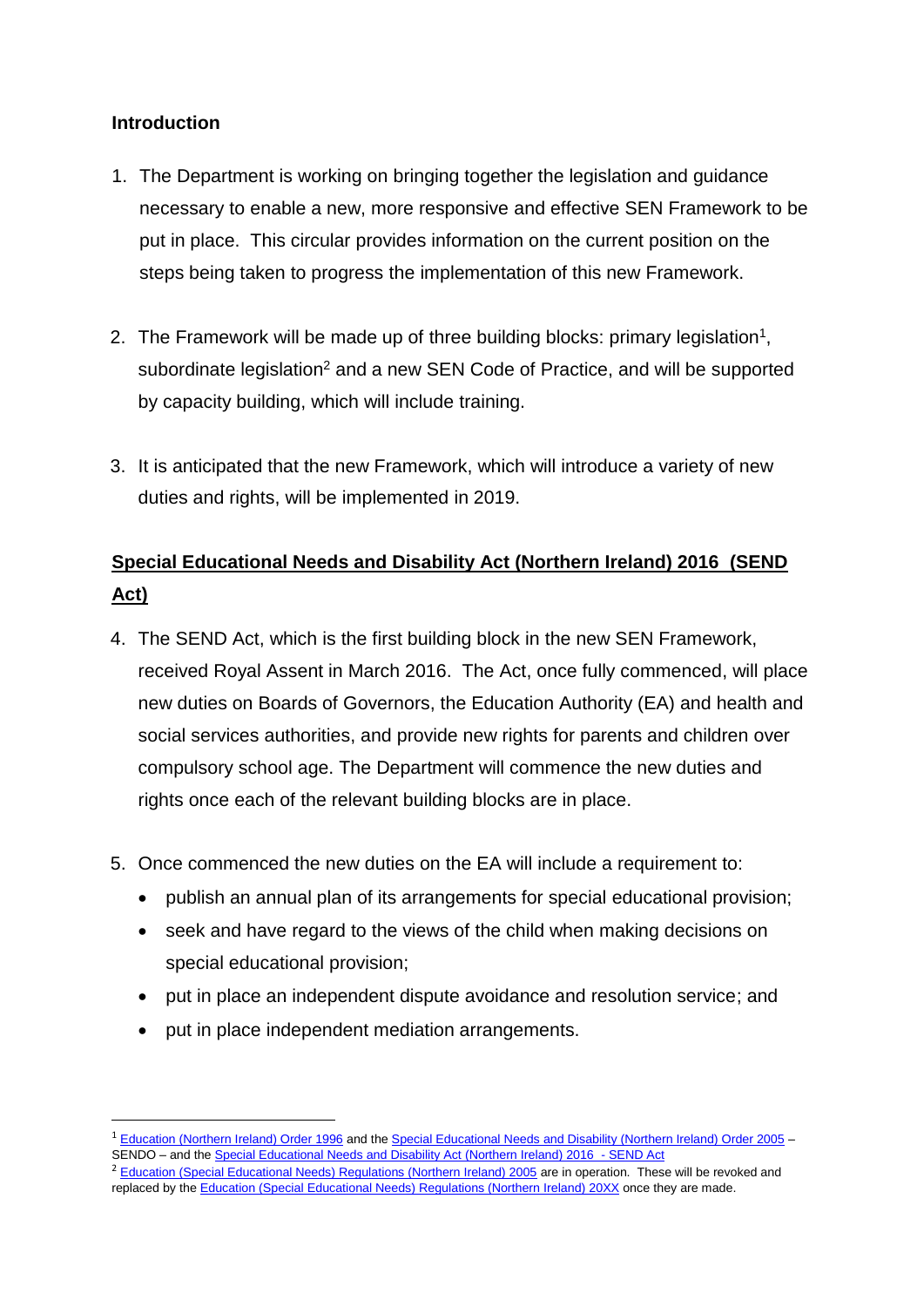- include a requirement that: 6. Similarly, once commenced, the new duties on the Boards of Governors will
	- the teachers in the school take all reasonable steps to identify and provide for those children with SEN;
	- $\bullet$  a Learning Support co-ordinator<sup>3</sup> is appointed within each school to coordinate provision for children with SEN;
	- a personal learning plan<sup>4</sup> (PLP) is completed and reviewed for **each** pupil with SEN and that this plan is transferred (with consent) when a child moves from one grant aided school to another.
- 7. The Act will also provide for increased co-operation between the EA and health and social services authorities to provide services identified to be of benefit in addressing a child's SEN.

## **New SEN Regulations**

 8. Once finalised, the new SEN Regulations will provide a strengthened legislative downloaded from the DE website. (See - [https://www.education-](https://www.education-ni.gov.uk/consultations/draft-special-educational-needs-sen-regulations) draft SEN Regulations are to go through the Northern Ireland Assembly Affirmative Resolution Process. base for delivering a more responsive and effective SEN framework. Targeted stakeholder engagement and a public consultation were held in 2016. Documents relating to the draft SEN Regulations, including the summary report, can be [ni.gov.uk/consultations/draft-special-educational-needs-sen-regulations\)](https://www.education-ni.gov.uk/consultations/draft-special-educational-needs-sen-regulations). The

## **New SEN Code of Practice**

1

 9. The new Code of Practice currently under development will replace the 1998 SEND Act and the SEN Regulations provisions, it will aim to provide clear and practical advice and guidance to schools, the EA and others on carrying out their Code of Practice on the Identification and Assessment of Children with Special Educational Needs and the 2005 Supplement to that Code. Informed by the statutory duties within the SEN framework. Given the prospective statutory duty

<sup>&</sup>lt;sup>3</sup> Currently known as a Special Educational Needs Coordinator (SENCO)

 4 Currently known as an Individual Learning Plan (IEP)